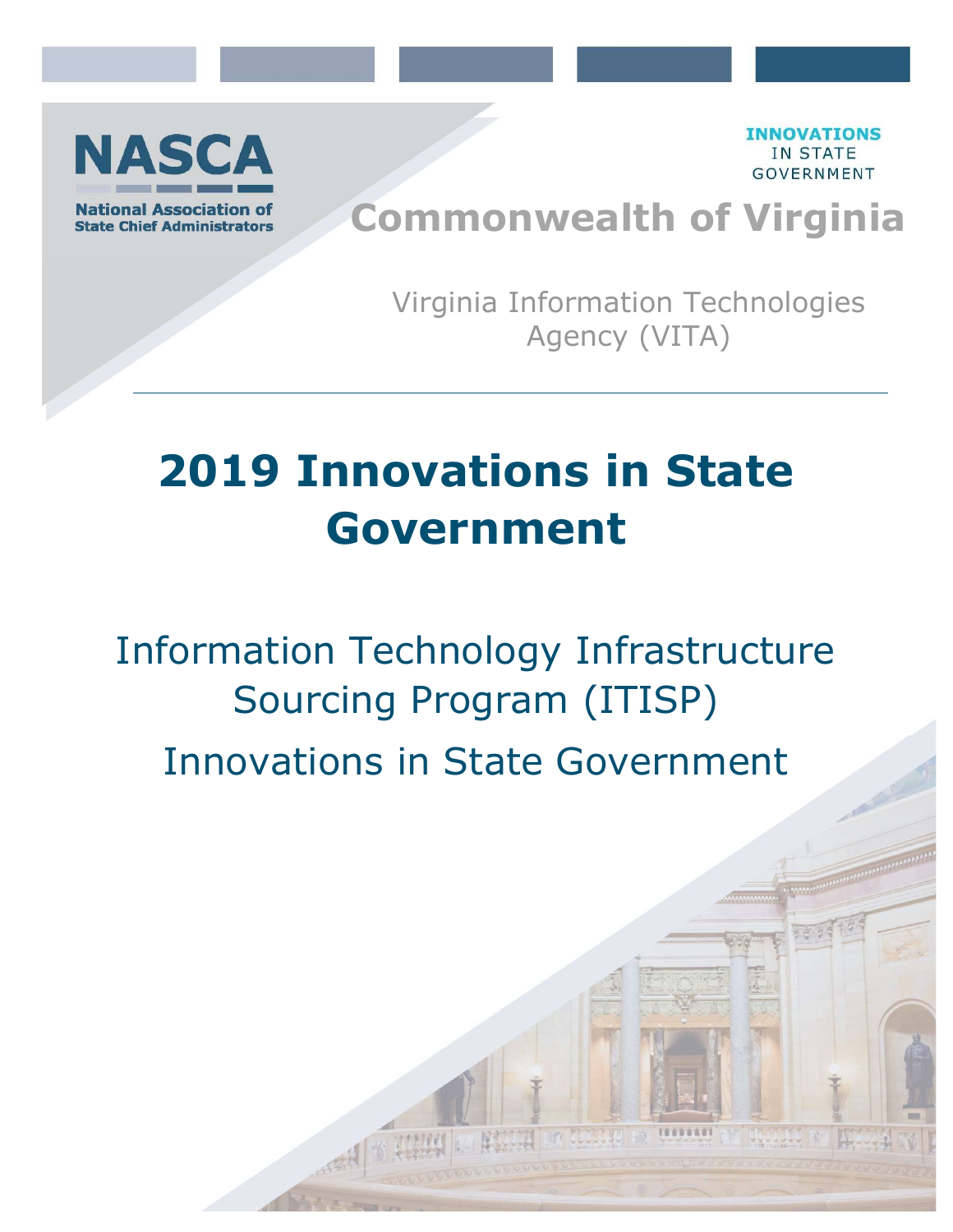#### Executive Summary (10 points)

The Commonwealth takes advantage of having a central, consolidated approach to providing IT services to its executive branch. The Virginia Information Technologies Agency (VITA) is charged with providing these services (e.g., email, servers, storage, and networking) to all of Commonwealth 63 executive branch agencies (e.g., DMV, VDOT, and Dept of Corrections).

This is a large, enterprise effort; the total IT spend annually is between \$360M and \$380M for infrastructure with another \$400M on agency application level support efforts.

The Commonwealth of Virginia recently ended a long-term contract with one large supplier for all of the infrastructure services for the executive branch agencies, and became the first state in the nation to fully deploy a multi-supplier model for IT services. We call this effort the Information Technology Infrastructure Sourcing Program (ITISP).

There were extreme disadvantages with the single supplier model. The supplier was not performing to expectations and it was not keeping up with industry best practices. Costs were over industry norms. Equipment was aging and the Virginia Information Technologies Agency (VITA), did not have extensive insight into the supplier's activities due to the contract's nature. There was little to no innovation or injection of new technologies.

Now, in just three short years, the ITISP program has completed and the new multi-supplier environment is in place in the commonwealth. A Multi Sourcing Integrator (MSI) provides the central connection between seven service tower suppliers (STS). It does this by using Information Technology Information Library (ITIL) common service framework and by managing the integration points through Service Level Agreements and Operational Level Agreements.

The MSI and tower providers are contractually bound with the commonwealth to provide infrastructure services including, Mainframe, Messaging, Managed Security, Networking (Internet), Servers/Storage & Data Center, End User Support and Managed Printing.

In the first year alone, we expect to implement 40 new IT services with an expected reduction of at least ~6% annual reduction in overall costs (~\$20M/yr). The new services model has much more visibility and has the ability to inject innovation built in.

The Commonwealth planned, executed and delivered its vision for the next generation of public-private model for IT as an enabler of digital government by first seeking expertise in the market to assess current conditions at the time - the capabilities, politics and will of the relevant stakeholders.

## Innovation (30 points)

The path to success had to overcome a monumental obstacle of ending the contract relationship with the incumbent. Our original plan followed best practices and contemplated three waves of transitions. These were to start in the spring of 2017, but leaving our incumbent did not go as planned.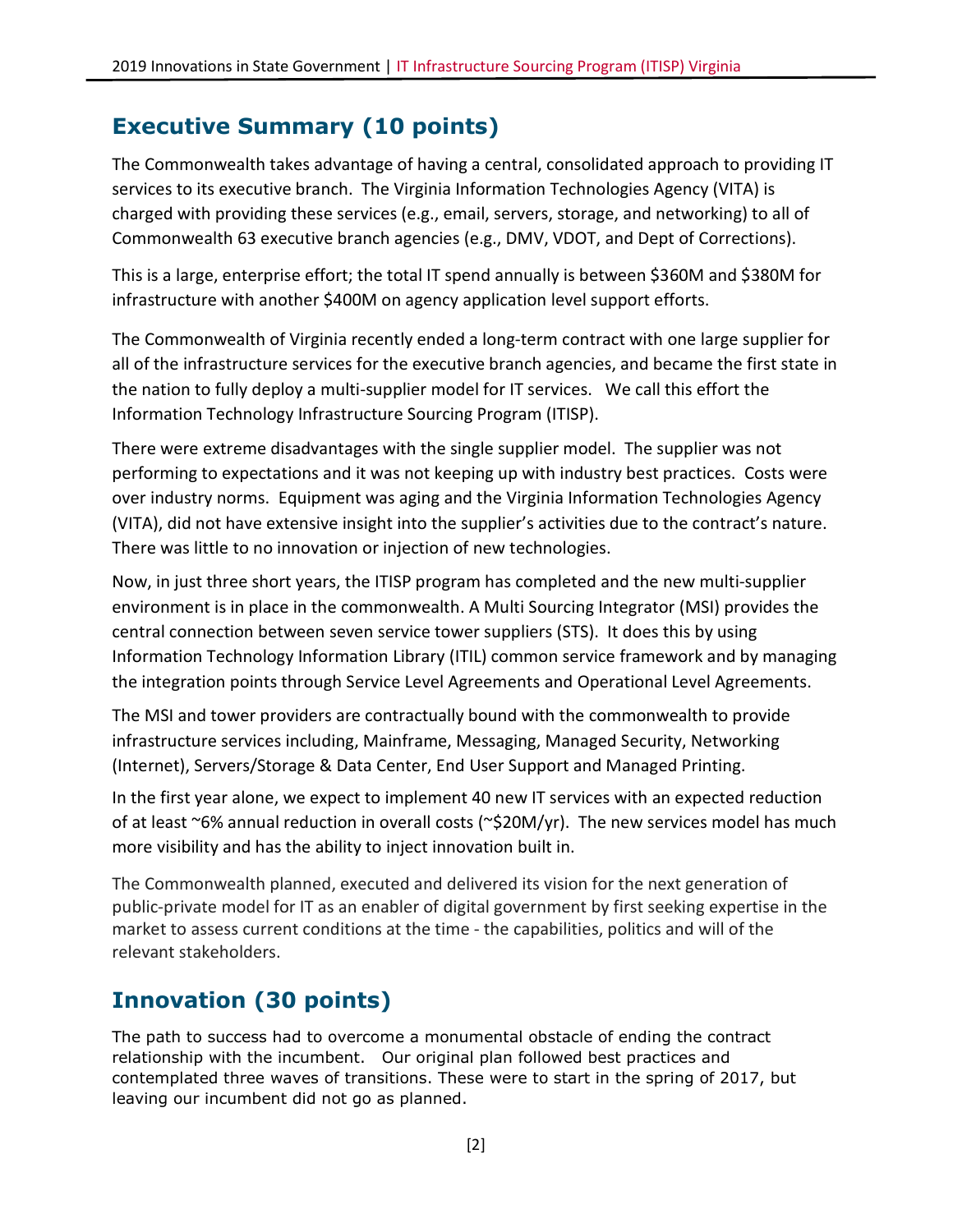

In spring 2018, we chose to facilitate our separation from our incumbent supplier once it became obvious that the entire plan was at risk and they were not going to disentangle services into our new model. We were at loggerheads and the disagreement came to multimillion dollar litigation but we were committed to ending the contractual relationship with the incumbent before the end of the single supplier contract (July 2019).

So we terminated that contract in August 2018 and utilized SAIC as a bridge to the multisupplier model. This innovative Walk-In-Take-Over (WITO) approach resulted in a compressed 6 month schedule for our new suppliers, with many of them attempting to implement new solutions while taking over legacy systems. Full modernization will take time but will eventually blend into a standard equipment refresh process.



As you can see from this next diagram, all infrastructure suppliers have begun providing services under their respective contracts by June 2019.